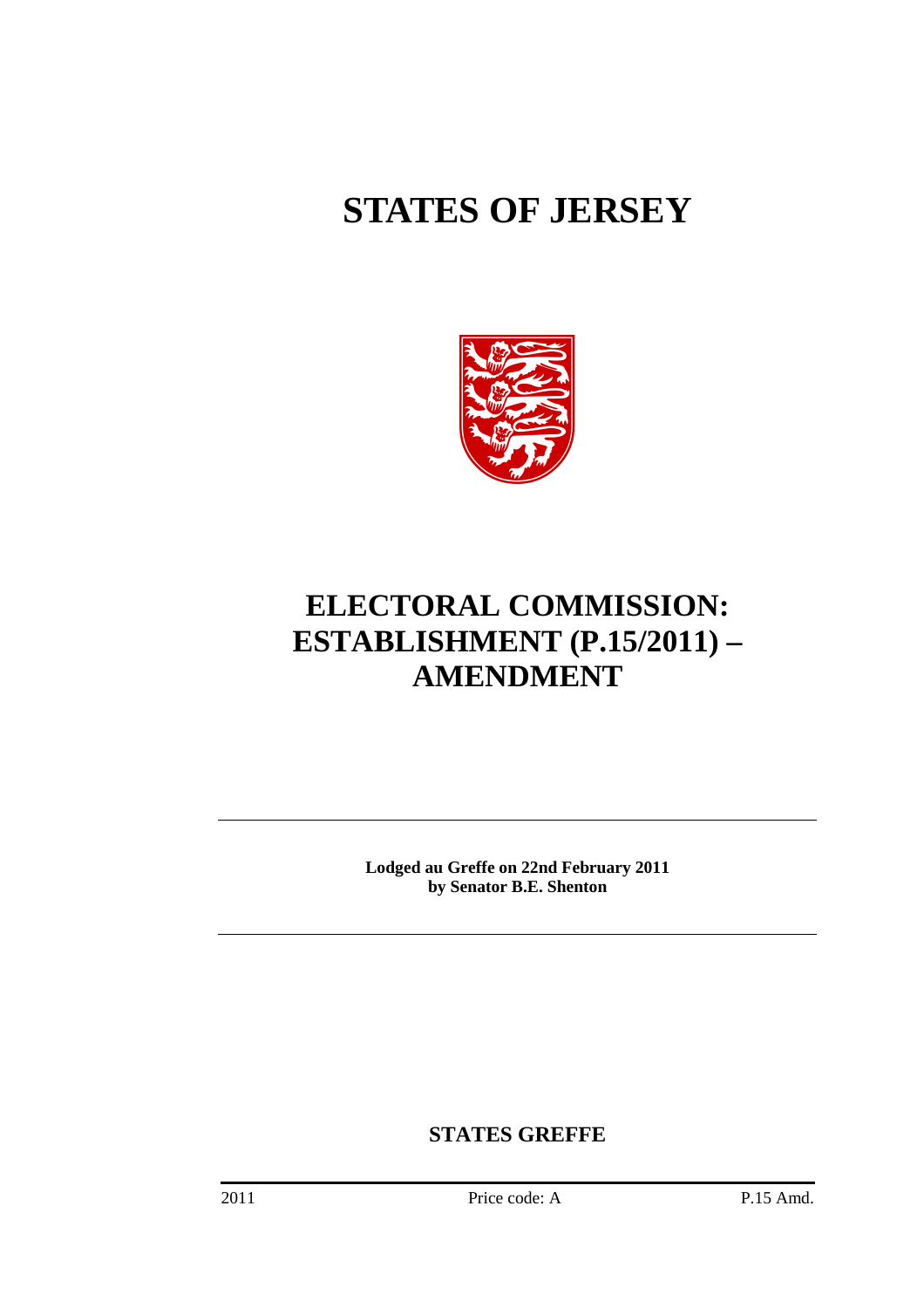## **1 PAGE 2, PARAGRAPH (c) –**

For paragraph (c) substitute the following paragraph –

"(c) to request the Privileges and Procedures Committee, after consultation, to bring forward proposals for debate ahead of the debate on the Annual Business Plan 2012 detailing the proposed composition of the Electoral Commission, its anticipated costs, and how it is to be funded:".

### **2 PAGE 2, PARAGRAPH (f) –**

Delete the words "shall be appointed no later than 30th September 2011 and that it" and after the words "31st December 2012" insert the words "subject to additional funding being provided in the Annual Business Plan 2012".

SENATOR B.E. SHENTON